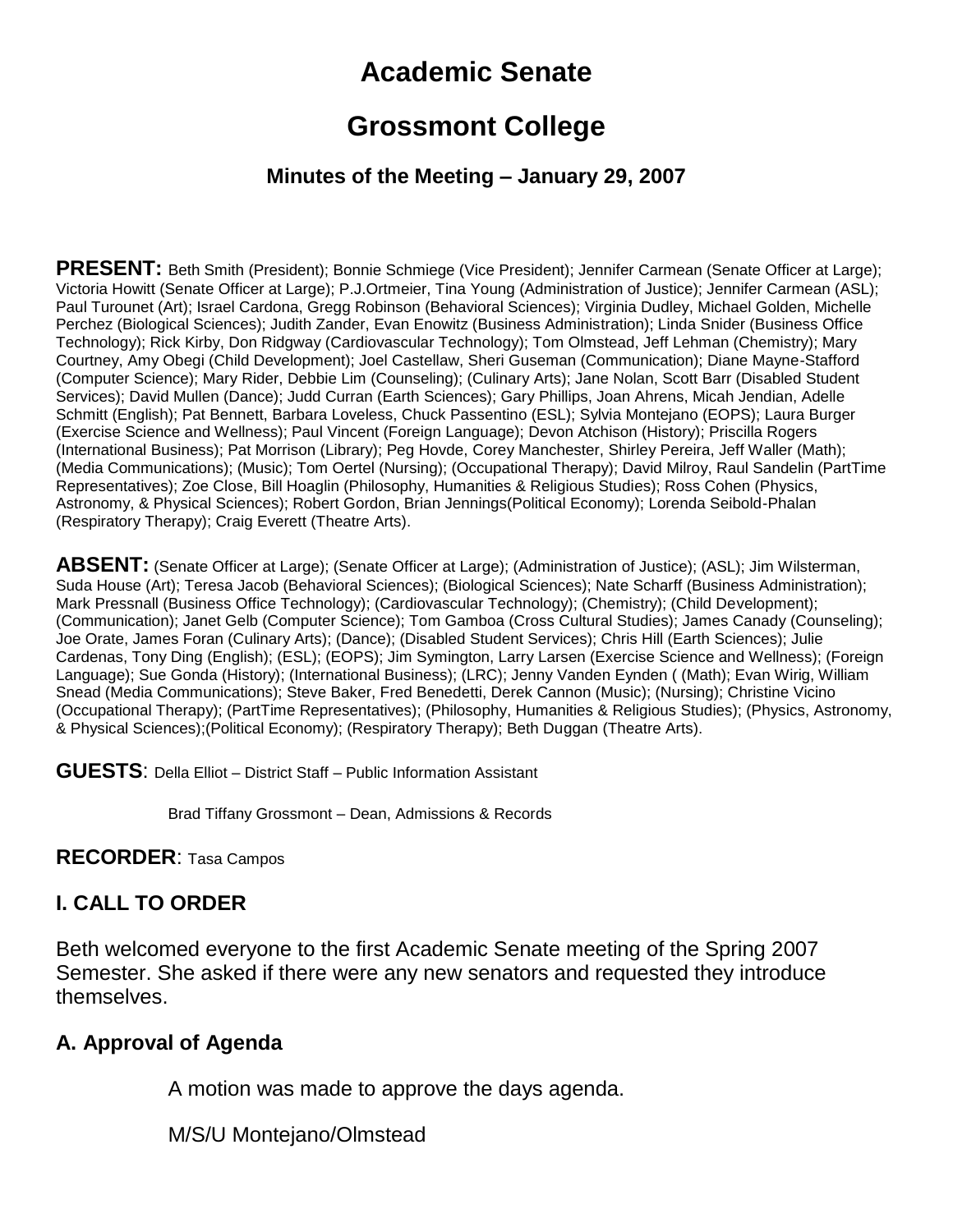### **Approval of Minutes from December 4, 2006**

A motion was made to approve the December 4, 2006 meeting minutes.

M/S/U Bennett/Vincent

### **Approval of Minutes from December 11, 2006 – Special Meeting**

A motion was made to approve the December 11, 2006 meeting minutes.

M/S/U Waller/Rogers

### **II. PRESIDENT'S REPORT**

### **Spring 2007 Agenda Items**

Beth requested the group turn to the Status of Task Lists in the December 4, 2006 meeting minutes. The Academic Senate would be discussing the following numbered items on the list during the spring semester:

#3 Plus/Minus Grading.

#4 Review of Supervised Tutoring, Including a Definition for the Pedagogical Perspective.

#5 Consider Resurrection of the GE Committee in connection with #8 Consider Revisions to the bylaws of the Senate.

Approve New Forms for Determining Equivalencies for Part Time Faculty.

Beth noted an addition made to the list since the last viewing, #13 Approval of the Accreditation Self-Study. A current version of the self-study can be viewed online. Please do not wait until the end of the process to submit suggestion and/or changes.

### **Election Update – Spring 2007**

Beth announced that Chris Hill, Earth Sciences Department, was elected as the next Academic Senate President in the fall 2006 election. Chris will officially take office in June, 2007. Spring 2007 election nominations officially open today and will close at the next Academic Senate meeting on February 5, 2007. The seats open for election are:

Vice President

Three Senate Officer at Large.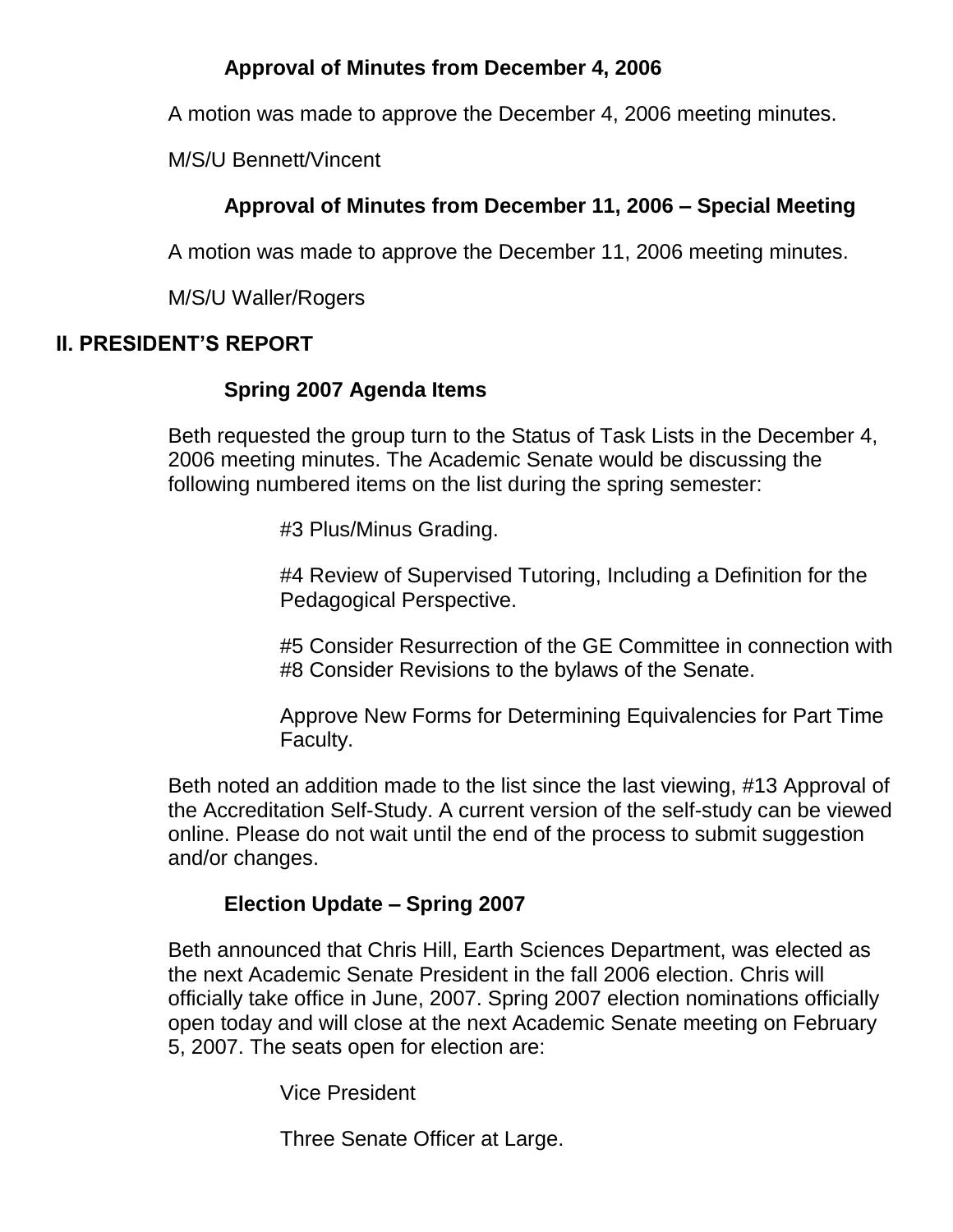One Part Time Officer at Large.

One Part Time Representative.

An email will go out today announcing the opening of nominations. Please forward any nominees to Beth or any other Senate Officer. If anyone is interested in assisting with the election process please contact Beth.

### **Spring Meeting Dates – Attachment #1**

The group reviewed the list of spring Academic Senate meeting dates. It was noted April  $2^{nd}$  is during Spring Break. There will not be a meeting on April 2, 2007. All meetings will be held in Griffin Gate except for the April 16<sup>th</sup> meeting. This meeting will be held in Room 524.

### **Modification to the Agenda – Including Public Comment**

The Senate Officers will be looking at adding a Public Comment section to the agenda on a regular basis. The group discussed concern regarding the Senate not having enough time to complete all business on a regular basis now and possible ways to include the section. The Senate Officers will be drafting a proposal on the addition which will come to the Senate as an Information Item at a later date. Please send any suggestions or ideas to a Senate Officer.

#### **Other**

None.

### **III. COMMITTEE REPORTS**

None at today's meeting.

#### **IV. ACTION ITEMS**

#### **Institutional Values – Chuck Passentino – Attachment #2**

A motion was made to approve the current version of the ISLOs.

M/S/ Bennett/Burger

Chuck reported additional changes had been sent to him since the version in the agenda had been sent out. He reviewed the new suggested model by overhead. The group discussed the following issues:

Measurability of information.

Use of the words "understanding," "responsibility," and "respect."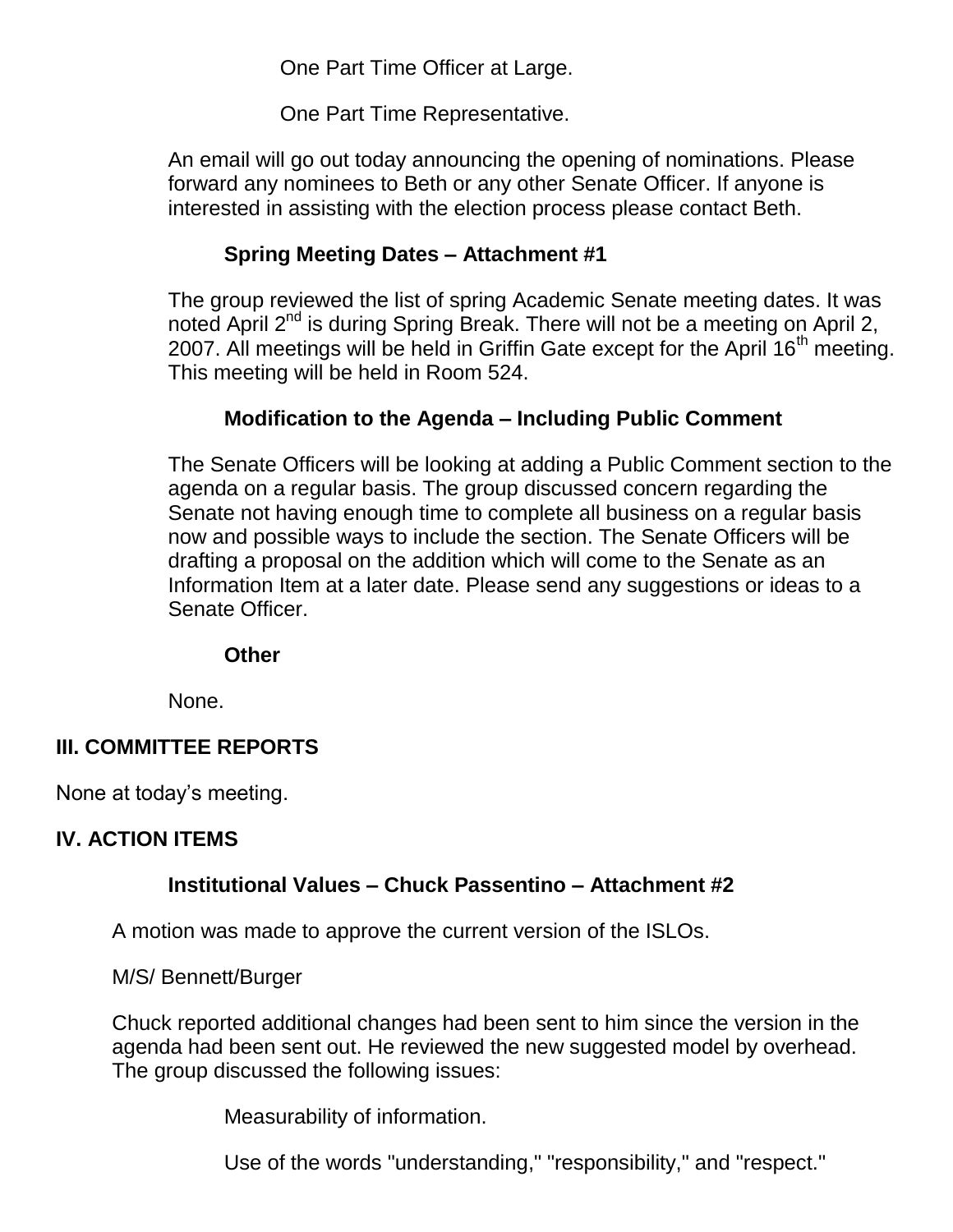Some grammatical changes.

Length and information included.

Who would be using and viewing the information.

The exact definition and meanings of Institutional Student Learning Outcomes.

The group expressed concern with the document meaning and outcomes. It was stated the document could be revisited in 2 or 3 years to review the outcomes.

A motion was made to cancel out the earlier motion to approve and to postpone consideration of the ISLOs document until the March 5, 2007 Academic Senate meeting.

M/S/U Castellaw/Golden

The motion passed.

It was suggested a committee be developed to work with Chuck in adding the suggestions. Chuck stated a group of people were already in place to assist. It was suggested a brief statement of the intent of the document be included.

## **V. INFORMATION ITEMS**

### **Board Policy 5016 – Attachments #3 & #4**

The group reviewed Attachments #3 and #4 on Board Policy 5016 – Probation, Disqualification, and Readmission. Brad Tiffany reviewed the current process on Academic Probation and how the changes of implementing a 12 unit attempted minimum for academic probation would affect the current process. The group reviewed the following information:

Table 1:

| <b>Units</b> | <b>Count</b> | % of Total |
|--------------|--------------|------------|
| < 3.0        | 72           | 6.2%       |
| < 6.0        | 349          | 30.4%      |
| < 9.0        | 551          | 48.0%      |
| < 12.0       | 696          | 60.0%      |